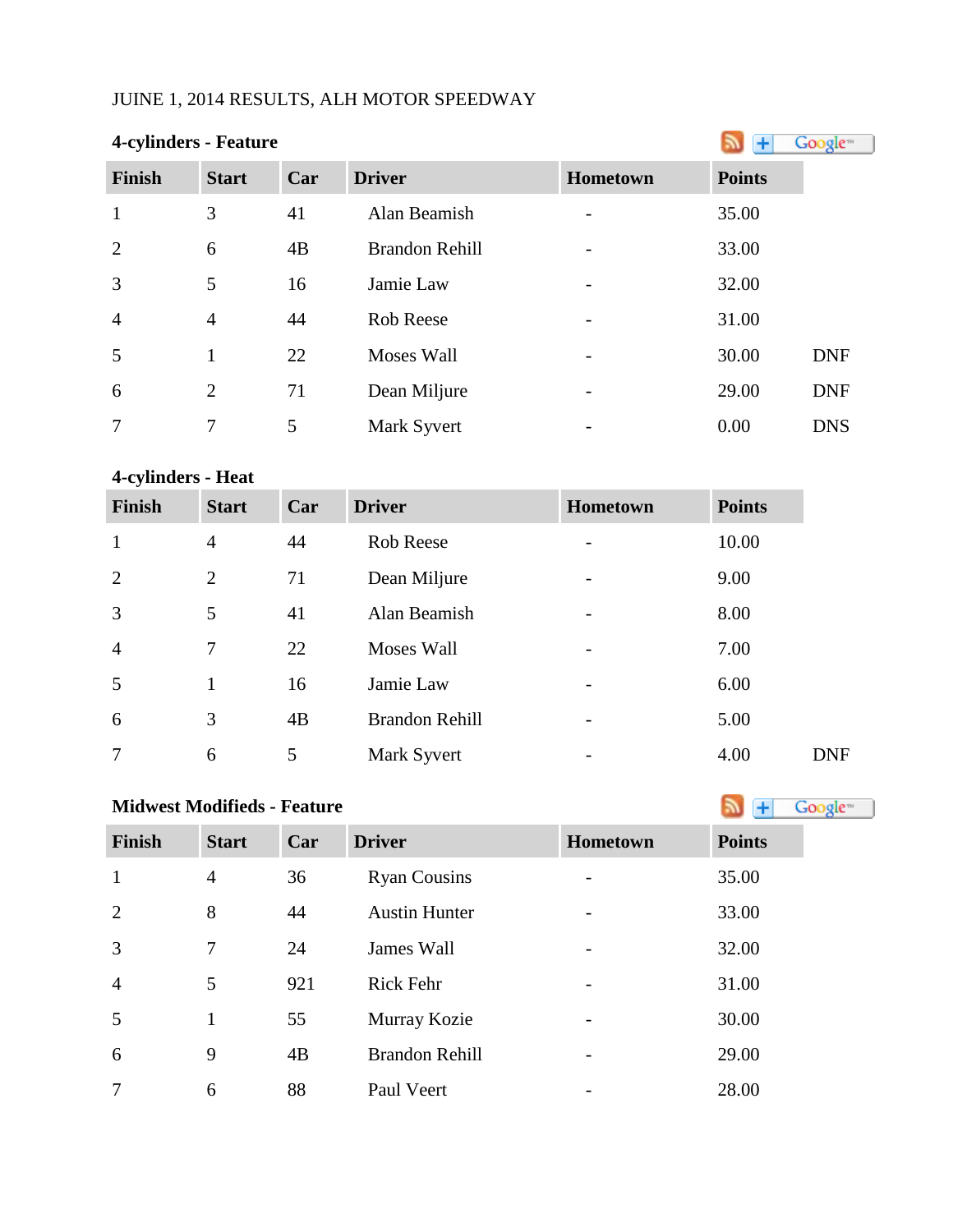| 2  | 3  | <b>Jason Somack</b> | $\overline{\phantom{0}}$ | 27.00 |            |
|----|----|---------------------|--------------------------|-------|------------|
| 10 | 42 | Rob Penner          | $\overline{\phantom{a}}$ | 26.00 |            |
| 12 | 4D | Dave Kuzenko        | $\overline{\phantom{0}}$ | 25.00 |            |
| 11 | 84 | Justin Lee          | $\overline{\phantom{0}}$ | 24.00 |            |
| 3  | 18 | Gary Unrau          | $\overline{\phantom{0}}$ | 23.00 | <b>DNF</b> |
|    |    |                     |                          |       |            |

## **Midwest Modifieds - Heat 2**

| <b>Finish</b>  | <b>Start</b>   | Car | <b>Driver</b> | <b>Hometown</b>          | <b>Points</b> |
|----------------|----------------|-----|---------------|--------------------------|---------------|
| 1              | 3              | 24  | James Wall    |                          | 10.00         |
| $\overline{2}$ | $\overline{4}$ | 88  | Paul Veert    |                          | 9.00          |
| 3              | 2              | 55  | Murray Kozie  |                          | 8.00          |
| $\overline{4}$ |                | 18  | Gary Unrau    |                          | 7.00          |
| 5              | 5              | 42  | Rob Penner    | $\overline{\phantom{0}}$ | 6.00          |
| 6              | 6              | 4D  | Dave Kuzenko  |                          | 5.00          |

## **Midwest Modifieds - Heat 1**

| <b>Finish</b>  | <b>Start</b>   | Car             | <b>Driver</b>         | Hometown                 | <b>Points</b> |
|----------------|----------------|-----------------|-----------------------|--------------------------|---------------|
|                |                | 36              | <b>Ryan Cousins</b>   | $\overline{\phantom{0}}$ | 10.00         |
| 2              | 2              | 44              | <b>Austin Hunter</b>  | $\overline{\phantom{0}}$ | 9.00          |
| 3              | 3              | 921             | <b>Rick Fehr</b>      | $\overline{\phantom{0}}$ | 8.00          |
| $\overline{4}$ | $\overline{4}$ | 3               | <b>Jason Somack</b>   | $\overline{\phantom{0}}$ | 7.00          |
| 5              | 5              | $\overline{AB}$ | <b>Brandon Rehill</b> | -                        | 6.00          |
| 6              | 6              | 84              | Justin Lee            |                          | 5.00          |

| <b>Modifieds - Feature</b> |              |                |                     |                          | Google <sup>-1</sup> |
|----------------------------|--------------|----------------|---------------------|--------------------------|----------------------|
| <b>Finish</b>              | <b>Start</b> | Car            | <b>Driver</b>       | <b>Hometown</b>          | <b>Points</b>        |
| $\mathbf{1}$               |              | 10W            | Ward Imrie          | $\overline{\phantom{a}}$ | 35.00                |
| 2                          | 5            | 1 <sub>R</sub> | <b>Rick Delaine</b> | $\overline{\phantom{a}}$ | 33.00                |
| 3                          | 4            | 5              | <b>Scott Greer</b>  | $\overline{\phantom{a}}$ | 32.00                |
| $\overline{4}$             | 2            | 29K            | Ryan Kereluk        | $\overline{\phantom{a}}$ | 31.00                |
| 5                          | 8            | 9M             | Lee Mcrae           | -                        | 30.00                |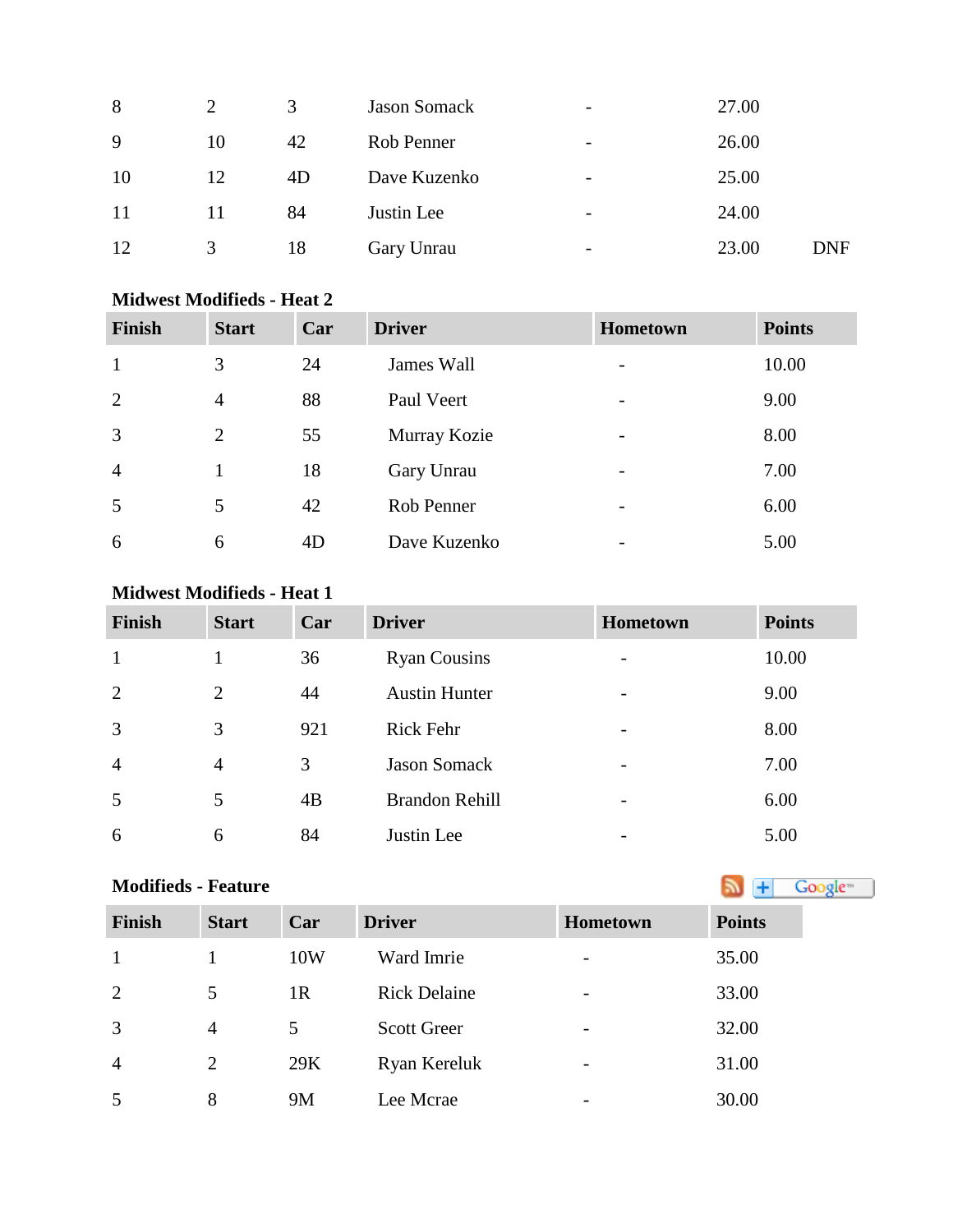| <sub>6</sub> | 48 | Jerome Guyot          | $\overline{\phantom{0}}$ | 29.00 |            |
|--------------|----|-----------------------|--------------------------|-------|------------|
|              | 40 | <b>Henry Peters</b>   | $\overline{\phantom{0}}$ | 28.00 | <b>DNF</b> |
| 8            |    | <b>Jeff Pritchard</b> | $\overline{\phantom{0}}$ | 27.00 | DNF        |

**Modifieds - Heat**

| <b>Finish</b>  | <b>Start</b>   | Car       | <b>Driver</b>       | <b>Hometown</b> | <b>Points</b> |
|----------------|----------------|-----------|---------------------|-----------------|---------------|
| $\mathbf{1}$   | $\overline{2}$ | 5         | <b>Scott Greer</b>  |                 | 10.00         |
| $\overline{2}$ | 1              | 29K       | Ryan Kereluk        |                 | 9.00          |
| 3              | 6              | 1R        | <b>Rick Delaine</b> |                 | 8.00          |
| $\overline{4}$ | 3              | 10W       | Ward Imrie          |                 | 7.00          |
| 5              | 5              | 48        | Jerome Guyot        |                 | 6.00          |
| 6              | $\overline{4}$ | 1J        | Jeff Pritchard      |                 | 5.00          |
| $\overline{7}$ | 8              | 40        | <b>Henry Peters</b> |                 | 4.00          |
| 8              | 7              | <b>9M</b> | Lee Mcrae           |                 | 3.00          |

# **PureStocks - Feature Algebra 2019 Constant 1 Constant 1 Constant 1 Constant 1 Constant 1 Constant 1 Constant 1 Constant 1 Constant 1 Constant 1 Constant 1 Constant 1 Constant 1 Constant 1**

| <b>Finish</b>  | <b>Start</b>   | Car | <b>Driver</b>        | Hometown | <b>Points</b> |            |
|----------------|----------------|-----|----------------------|----------|---------------|------------|
| $\mathbf{1}$   | $\overline{4}$ | 26  | <b>Andrew Thomas</b> |          | 35.00         |            |
| $\overline{2}$ | 3              | 21  | <b>Brett Proctor</b> |          | 33.00         |            |
| 3              | 10             | 2T  | Derek Pollock        |          | 32.00         |            |
| $\overline{4}$ | $\mathbf{1}$   | 41T | <b>Riley Hopgood</b> |          | 31.00         |            |
| 5              | $\overline{2}$ | 8   | Rod Wolfe            |          | 30.00         |            |
| 6              | 8              | 42R | <b>Dylan Penner</b>  |          | 29.00         | <b>DNF</b> |
| $\overline{7}$ | 9              | 25  | <b>Brad Wall</b>     |          | 28.00         | <b>DNF</b> |
| 8              | 5              | 9   | Les Mcrae            |          | 27.00         | <b>DNF</b> |
| 9              | 6              | 43  | Mike Peterson        |          | 26.00         | <b>DNF</b> |
| 10             | 7              | 41  | Riley Hopgood        |          | 25.00         | <b>DNF</b> |

## **Pure Stocks - Heat 2**

| Finish | <b>Start</b> | Car | <b>Driver</b> | Hometown                 | <b>Points</b> |
|--------|--------------|-----|---------------|--------------------------|---------------|
|        |              |     | Les Mcrae     | $\overline{\phantom{0}}$ | 10.00         |